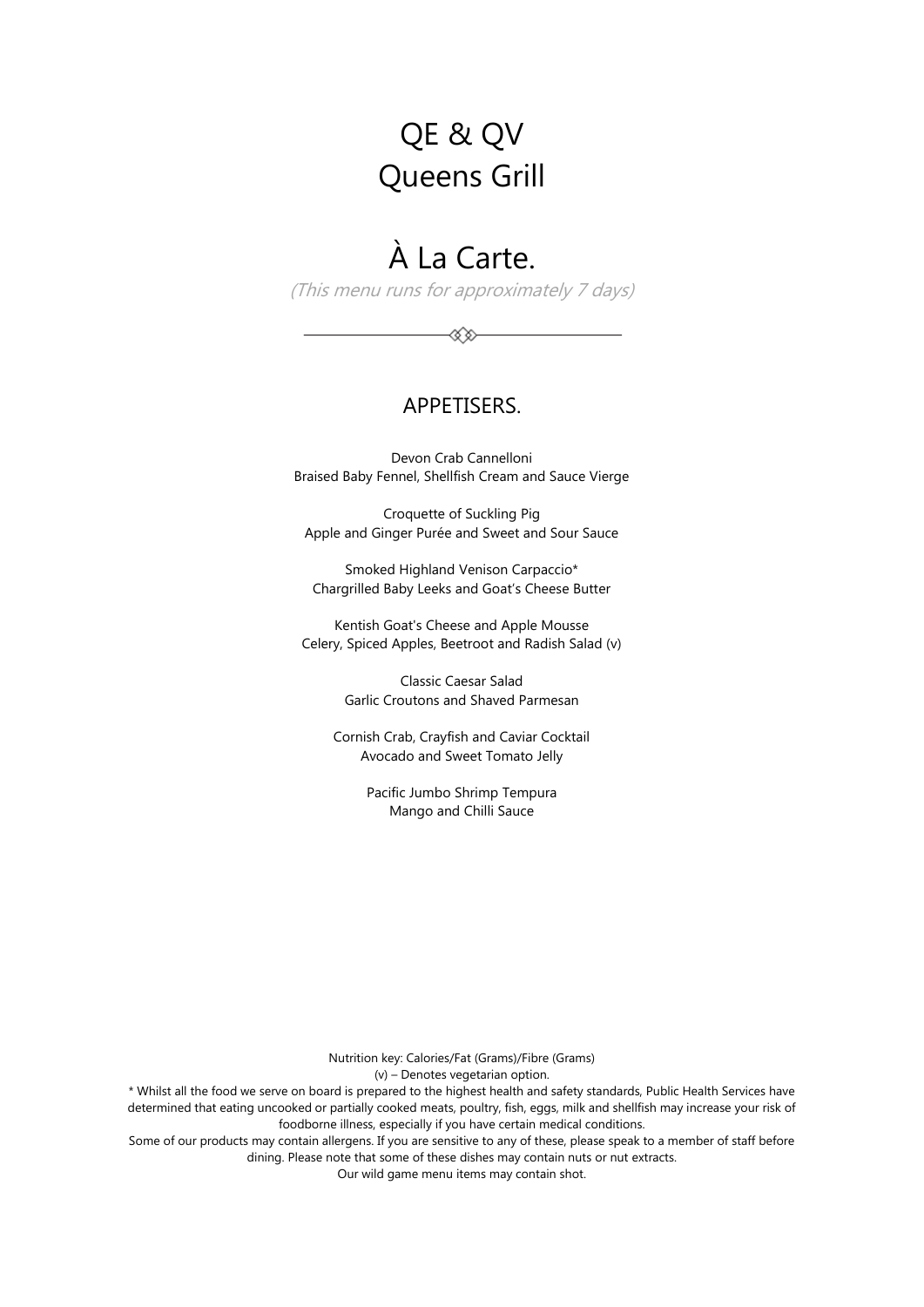# QE & QV Queens Grill

### À La Carte.

≪≫

### ENTRÉES.

Fillet of Wild Atlantic Turbot Potato Gnocchi, Morel Mushrooms, Fresh Almonds, Truffle Purée and Almond Milk

> Dover Sole Meuniére or Grilled served at your table Parsley Potatoes and Braised Orange Fennel

Poached and Roasted Poulet de Bresse and Butter Poached Scottish Langoustines Tails Rissole Potatoes, Baby Carrots and Langoustine Sauce

Pan-roasted Label Rouge Chicken Breast Potato and Thyme Rösti, Wild Mushroom Ragout and Buttered Baby Vegetables

Roast Breast and Confit Legs of Grouse Black Pudding, Salsify, Beetroot, Blackberries and Toasted Hazelnuts and a Raspberry Vinegar Sauce

Roast Rack of Romney Marsh Lamb\* for two carved at your table Dauphinoise Potatoes, Smoked Garlic, Savoy Cabbage and Thyme Jus

Grilled Fillet\* and Braised Shin\* of 28 Day Aged Onley Grounds Beef Potato Rösti, Wilted Spinach, Baby Turnips, Celeriac and Horseradish Remoulade

Wild Mushroom Agnolotti Truffle and Mushroom Purée and Marinated Baby Vegetables (v)

Please order the below selection with your Maitre D' during lunchtime hours

Lobster Thermidor Saffron Pilaf Rice and Baby Vegetables

Roast Duck à l'Orange for two carved at your table Braised Red Cabbage, Parsnip and Apricot Croquette

Beef Wellington\* for two carved at your table Chateau Potatoes, Baby Vegetables and Madeira Sauce

Chateaubriand\* for two carved at your table Pommes Dauphine, Glazed Vegetables and Béarnaise Sauce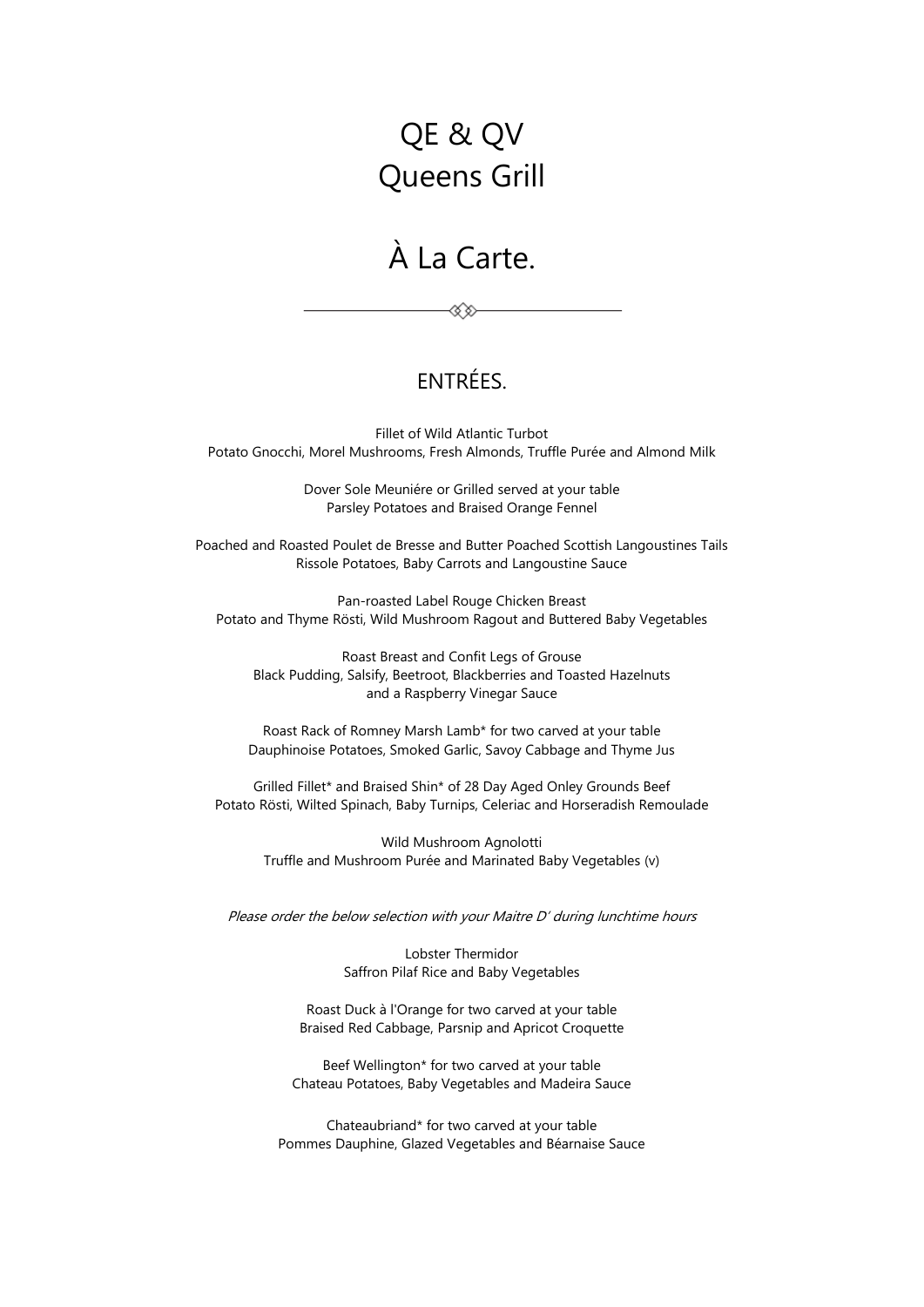# QE & QV Queens Grill.

# Dinner.

(This menu changes daily)

≪≫

### APPETISERS & SOUP.

Loch Fyne Traditional Smoked Salmon\* Grapefruit, Radish and Dill

Terrine of Ham Knuckle Pickled Red Cabbage and Creamed Horseradish

Courgette and Goat's Cheese Tart Onion and Cardamom Purée and a Light Pea Sauce (v)

Rocket Salad with Roasted Tomatoes 95/5/3 (v)

French Onion Soup Cheese Crouton

Pumpkin Soup with Roasted Seeds (v)

Chilled Apple and Yoghurt Soup (v)

#### SALAD.

Plum Tomato, Avocado and Pink Grapefruit Basil Oil and Balsamic (v)

### ENTRÉES.

Scandinavian Arctic Char New Potatoes, Buttered Cucumber and Hollandaise Sauce

Grilled New York Strip Steak\* au Poivre French Fries, Bok Choy and Green Peppercorn and Brandy Sauce

Chef's Special

Caraway Roasted Pumpkin Risotto Sweet Potato and Parmesan Tuile (v)

Chicken Breast in Buttermilk Batter with Carrot Batons, Steamed Bok Choy and a Sweetcorn Sauce 395/9/4